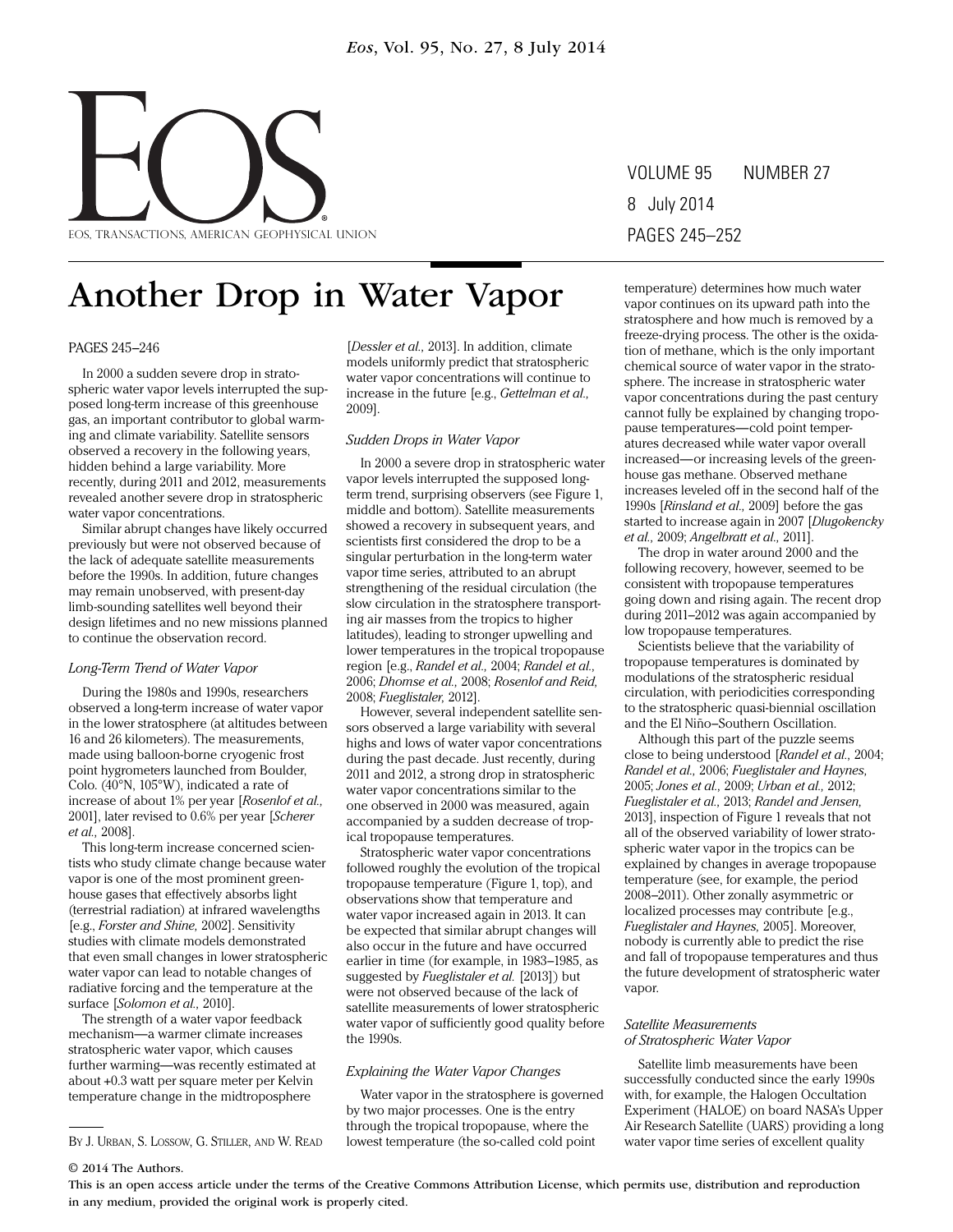

*Fig. 1. Recent evolution of water vapor volume mixing ratios in the tropical lower stratosphere compared to the tropopause temperature. (top) Deseasonalized and offset- corrected changes of the minimum temperature in the tropical tropopause region (10°S–10°N) derived from different*  temperature data sets (European Centre for Medium-range Weather Forecasts (ECMWF) anal*ysis, blue; ECMWF interim reanalysis ( ERA- interim), green; Modern Era Retrospective-analysis for Research and Application ( MERRA), magenta; Aura Microwave Limb Sounder (MLS) measurements, cyan). A 90-day running mean smoothing filter was applied (solid lines). (middle) Observed changes of monthly and zonally averaged water vapor volume mixing ratios in the tropics (10°S–10°N) within the potential temperature range 375–425 K (corresponding to the altitude range ~16.5–18.5 kilometers), derived from Upper Atmosphere Research Satellite (UARS) Halogen Occultation Experiment ( HALOE; black), Odin Sub-Millimetre Radiometer (SMR; dark blue, 544.6- gigahertz band), Envisat Michelson Interferometer for Passive Atmospheric Sounding ( MIPAS; dark green), and Aura MLS (cyan). Data sets have been deseasonalized and then offset corrected using the average mixing ratios during the overlapping periods with Odin as reference. (bottom) Same as above, but for zonally averaged water vapor (10°S–10°N) in the potential temperature range 625–825 K (~25–30 kilometers), derived from UARS HALOE (black), Odin SMR (red, 488.9-gigahertz band), Envisat MIPAS (dark green), and Aura MLS (cyan). The drop in water vapor is seen with a delay of ~1.5 years from the middle plot to the bottom plot, owing to the time it takes for air to slowly rise from the tropopause through the tropical lower stratosphere to these higher levels.*

from 1991 to 2005, and the Stratospheric Aerosol and Gas Experiment II (SAGE II) on the Earth Radiation Budget Satellite (ERBS).

The number of satellite limb observations of the stratosphere increased starting in 2001 with the launch of the Swedish-led Odin

satellite, which was followed by several other satellites carrying limb-sounding sensors capable of measuring stratospheric water vapor on a global scale. These include the European Space Agency's Envisat in 2002, the Canadian SCISAT in 2003, and NASA's Aura in 2004. However, Envisat's observations ended unexpectedly in 2012 because of a failure of the satellite.

Several limb-sounding missions are currently operating with the required sensitivity and resolution to make profile measurements of stratospheric water vapor. However, all these missions are already far beyond their scheduled lifetimes. Although regular balloonborne observations at Boulder [*Hurst et al.,* 2011], measurements collected through the Global Climate Observing System (GCOS) Reference Upper Air Network ( GRUAN) [*Seidel*  et al., 2009], and data from ground-based networks such as the Network for the Detection of Atmospheric Composition Change (NDACC; [http://www . ndacc .org\)](http://www.ndacc.org) are contributing to the monitoring of stratospheric water vapor, their geographical coverage and temporal sampling frequencies remain sparse, in particular in the tropics [*Fujiwara et al.,* 2010].

In the absence of a long-term global observation strategy of the space agencies, there are at present no future space missions scheduled for launch that can provide vertically well resolved measurements of lower stratospheric water vapor on a longer time scale, despite the importance of humidity for the climate system.

#### *References*

- Angelbratt, J., et al. (2011), A new method to detect long term trends of methane  $(\mathrm{CH}_4^{})$  and nitrous oxide (N2O) total columns measured within the NDACC ground-based high resolution solar FTIR network, *Atmos. Chem. Phys., 11*(13), 6167–6183, doi:10.5194/acp-11-6167-2011.
- Dessler, A., M. Schoeberl, T. Wang, S. Davis, and K. Rosenlof (2013), Stratospheric water vapor feedback, *Proc. Natl. Acad. Sci. U. S. A., 110*(45), 18,087-18,091, doi:10.1073/pnas.1310344110.
- Dhomse, S., M. Weber, and J. Burrows (2008), The relationship between tropospheric wave forcing and tropical lower stratospheric water vapor, *Atmos. Chem. Phys., 8,* 471–480.
- Dlugokencky, E. J., et al. (2009), Observational constraints on recent increases in the atmospheric CH4 burden, *Geophys. Res. Lett., 36,* L18803, doi:10.1029/2009GL039780.
- Forster, P., and K. Shine (2002), Assessing the climate impact of trends in stratospheric water vapor, *Geophys. Res. Lett., 29*(6), 1086, doi:10.1029/ 2001GL013909.
- Fueglistaler, S. (2012), Stepwise changes in stratospheric water vapor?, *J. Geophys. Res., 117,* D13302, doi:10.1029/2012JD017582.
- Fueglistaler, S., and P. Haynes (2005), Control of interannual and longer-term variability of stratospheric water vapor, *J. Geophys. Res., 110,* D24106, doi:10.1029/2005JD006019.
- Fueglistaler, S., et al. (2013), The relation between atmospheric humidity and temperature trends for stratospheric water, *J. Geophys. Res., 118*(2), 1052–1074, doi:10.1002/jgrd.50157.

#### © 2014 The Authors.

This is an open access article under the terms of the Creative Commons Attribution License, which permits use, distribution and reproduction in any medium, provided the original work is properly cited.